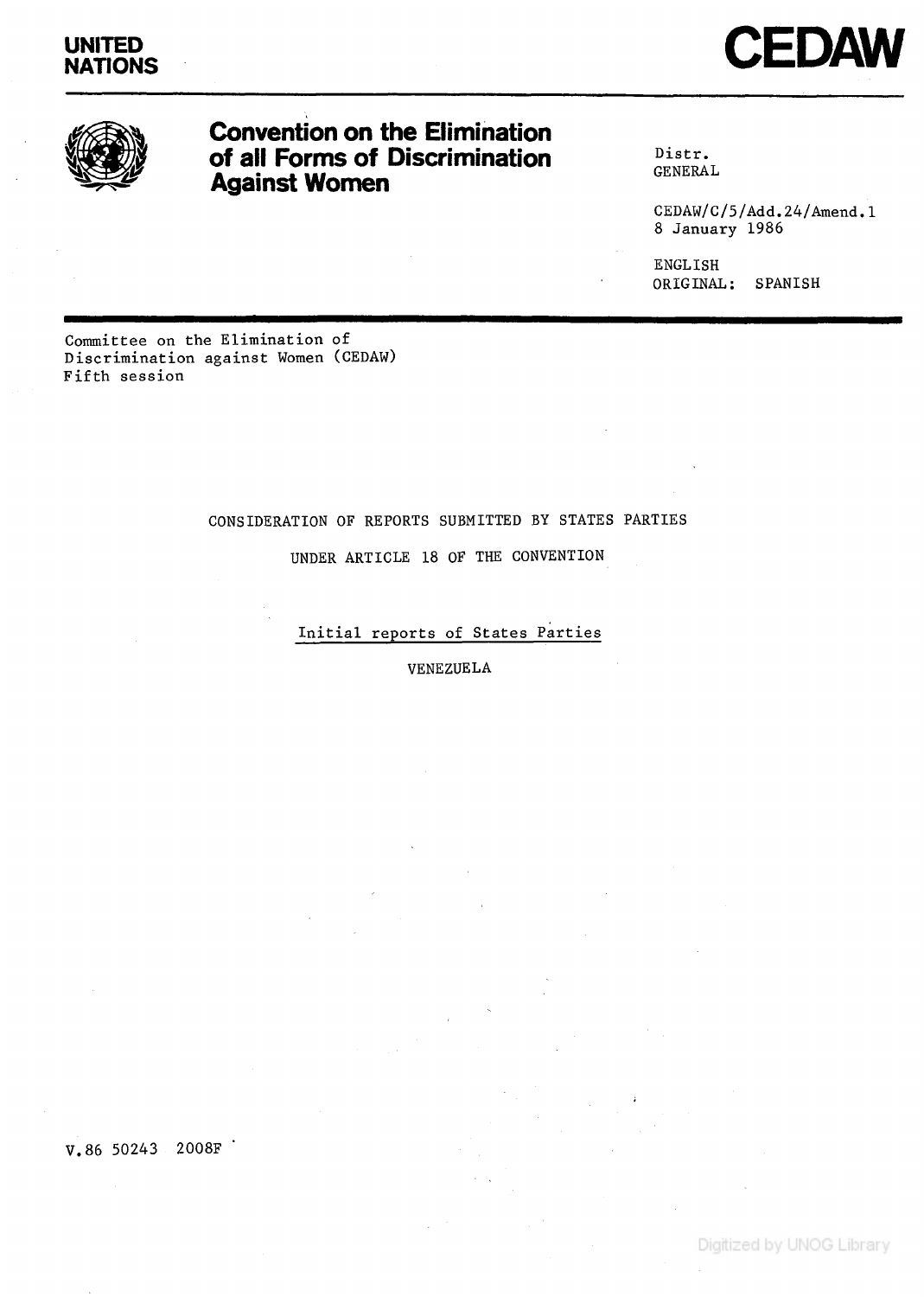#### **INTRODUCTION**

**The chief purpose of this report is to give a short account of the situation regarding the rights of women in Venezuela, following their acquisition of the vote.**

**On 18 December 1979, by resolution 34/180, the General Assembly of the United Nations approved the Convention on the Elimination of all Forms of Discrimination against Women, which came into force on 3 September 1981.**

**In 1982 Venezuela decreed the law approving the Convention on the Elimination of All Forms of Discrimination against Women.**

**Venezuelan women won the right to vote in 1947 and became entitled both to elect and to be elected, on the same footing as men.**

**PARTICIPATION OF THE VENEZUELAN WOMAN AT CONSTITUTIONAL LEVEL**

**The consolidation of the democratic process and the promulgation of the National Constitution have made possible the enunciation of the principle of equality and freedom as regards civil rights for women. This National Constitution was approved in 1961 and in article 61 lays down the principle of the equality of all Venezuelans without discrimination based on race, sex, religious belief or social status.**

**The right of women to vote was introduced in Venezuela in 1947. The National Constitution of Venezuela, in articles 110 and 111, establishes that voting is a right and public function and that the exercise thereof shall be obligatory within the limits specified by law; similarly, all Venezuelans who have reached the age** of 18 years and who are not under a civil or political disability are considered to **be electors.**

**Article 112 of the Constitution states; "Electors who can read and write and who are older than 21 years shall be eligible and suitable for filling public offices, and shall be subject to no restrictions beyond those laid down in this Constitution and those deriving from the conditions of suitability required by law for the exercise of particular functions." This means that women enjoy voting rights giving maximum representation in respect of the executive, legislative and judicial powers.**

**Throughout democratic history, participation by women in corporate bodies has been developing at various levels, and today we see women among the ranks of ministers, magistrates, senators, deputies, ambassadors, councillors, consuls, mayors and prefects.**

**The following table shows the percentage, by sex, of persons elected to the Congress of the Republic and to Municipal Councils;\***

**\* Source; Social statistics - Venezuela 1983.**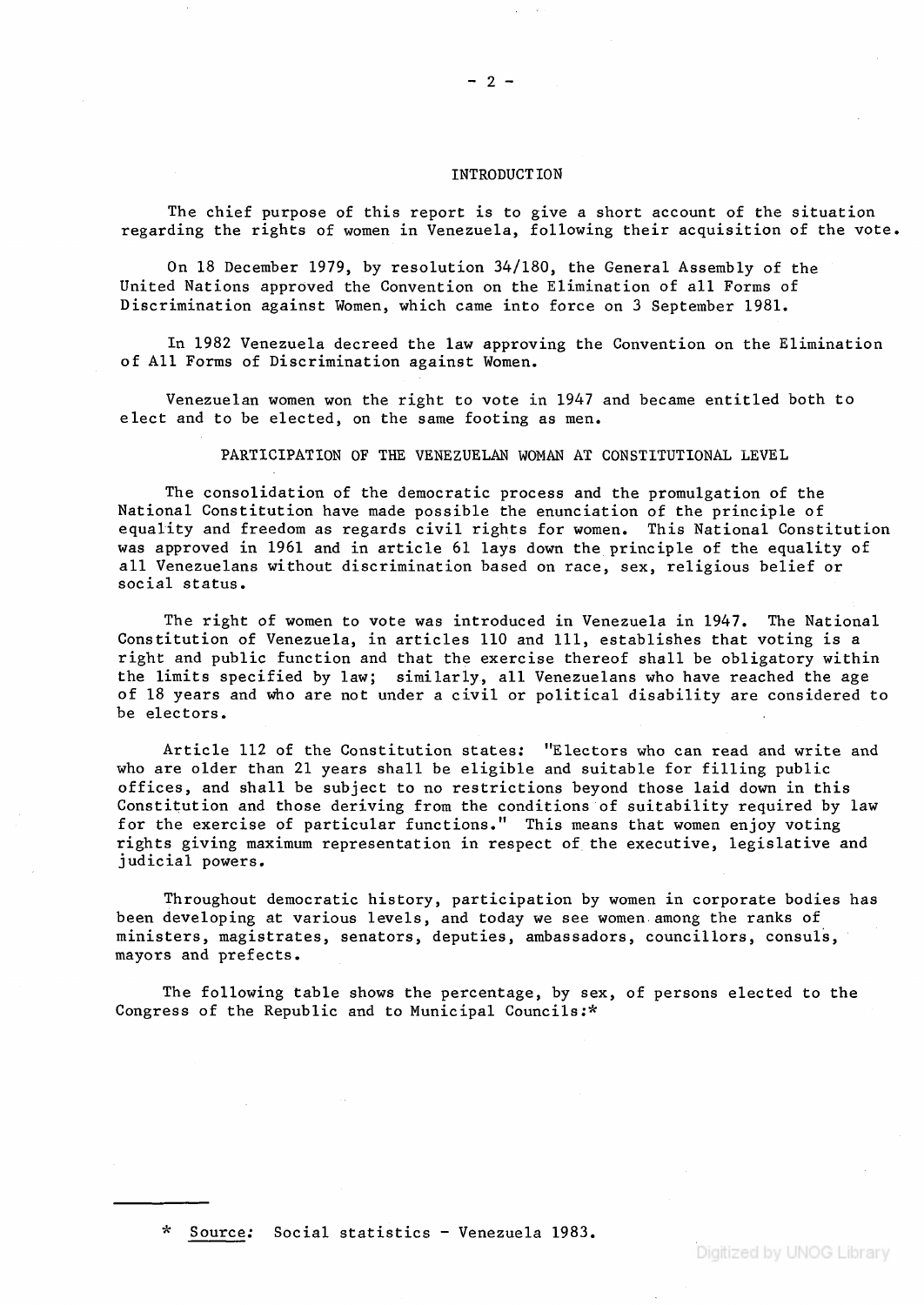|       | Senators |                          | Deputies |        | Councillors |        |
|-------|----------|--------------------------|----------|--------|-------------|--------|
|       | Male     | Female                   | Male     | Female | Male        | Female |
| 1958  | 100.0    |                          | 97.0     | 2.3    | 100.0       |        |
| 1963  | 100.0    | $\overline{\phantom{a}}$ | 98.0     | 2.0    | 96.0        | 4.0    |
| 1968  | 92.8     | 7.1                      | 88.0     | 12.0   | 92.3        | 7.6    |
| 1973  | 97.6     | 2.4                      | 97.5     | 2.5    | 93.8        | 6.1    |
| 1978  | 95.2     | 4.7                      | 94.7     | 5.2    | 86.0        | 14.0   |
| 1983* | 100.0    | $\overline{\phantom{0}}$ | 94.5     | 6.0    | --          |        |
| 1984  | -        |                          |          |        | 78.52       | 21.48  |

# **ELECTORAL YEAR**

## **WORK AND SOCIAL SECURITY STATUS OF WOMEN IN VENEZUELA**

**The Venezuelan Administrative Legal Order guarantees the principle of equal pay for workers without legal discrimination on grounds of sex. Venezuela has ratified the following Conventions on the subject adopted by the International Labour Organisation (ILO).**

- **Convention concerning the employment of women during the night, 1934, ratified by Venezuela in 1944.**
- **" Convention concerning the employment of women on underground work, 1935, ratified by Venezuela in 1944.**
- **" Convention No. 3 concerning the employment of women before and after childbirth, 1919, ratified by Venezuela in 1945.**
- **Convention No. 100 concerning equal remuneration, 1951, ratified by Venezuela in 1981.**
- **" Convention No. 103 concerning maternity protection, ratified by Venezuela in 1981.**
- **Convention No. Ill concerning discrimination in respect of employment and occupation, ratified by Venezuela in 1964.**

**SOCIAL BENEFITS, PENSIONS AND LABOUR ACCIDENTS AND OCCUPATIONAL DISEASES**

**According to law, Venezuelan women have the same rights and entitlements as men. They may retire on grounds of age five years before men; they hold the same rights as men under the Social Security Act.**

### **ACCESS BY WOMEN TO EDUCATION**

**The National Constitution grants to all Venezuelans, men and women, the right to education. Article 6 of the Organic Law on Education establishes the right of all persons to receive an education appropriate to their talents and aspirations, adequate for their vocation, and subject to the requirements of the national or local interest, with no form of discrimination based on race, sex, religious beliefs, economic or social status or any other grounds.**

**\* Unofficial data.**

Digitized by UNOG Library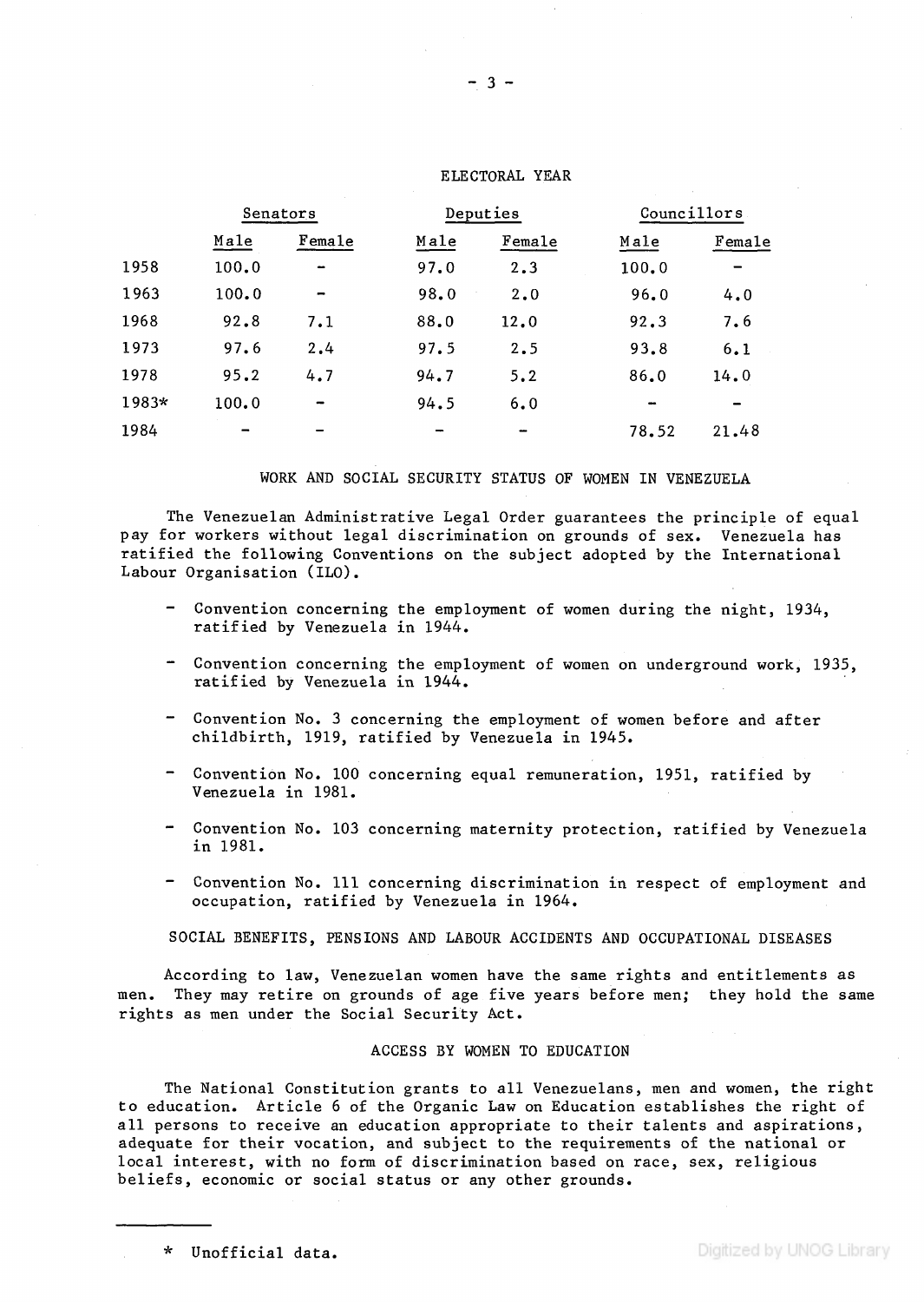| School year 1983-1984               |          |          |
|-------------------------------------|----------|----------|
| Educational level                   | Male     | Female   |
| Pre-school                          | 262.18   | 261.14   |
| Primary                             | 1 389.18 | 1 302.20 |
| Intermediate                        | 453.86   | 509.50   |
| Basic                               | 339.44   | 387.41   |
| Diversified and technical           | 114.43   | 122.09   |
| Secondary                           | 88.22    | 97.12    |
| Technical                           | 26.20    | 24.98    |
| Norma1                              |          |          |
| Higher                              | 196.75   | 179.46   |
| Universities                        | 146.40   | 127.25   |
| Pedagogical University Institutes   | 14.04    | 23.60    |
| Polytechnical University Institutes | 5.65     | 1.22     |
| Technological University Institutes | 22.32    | 16.50    |
| University colleges                 | 8.33     | 10.90    |

# **CHRONOLOGICAL LISTING OF REGISTERED STUDENTS, BY EDUCATIONAL LEVEL AND SEX (IN THOUSANDS)**

**Source; Statistical Yearbook of the Ministry of Education for 1984. Statistical Bulletin of the National Council of Universities for 1984. Memorandum and Report of the Ministry of Education, 1984.**

### **VENEZUELAN CIVIL AND CRIMINAL LAW REGARDING WOMEN**

**The Code of Civil Procedure establishes no difference between men and women as regards participation in legal acts. Women may be plaintiff, defendant, or witness, they may bring civil actions and validly offer any other type of evidence.**

**As regards criminal law, women are governed by the same criminal procedure as men, and are liable to the same penalties and punishments.**

**With regard to adultery, existing Venezuelan law includes certain discriminatory provisions with respect to the penalties imposed on women for committing this offence, the punishment being from six months to three years imprisonment, as compared with the case of men, for whom the penalty is less (three to 18 months) and whose offence must be proven to have been of a public and notorious nature.**

**However, as regards the offence of adultery in Venezuela, criminal court judges of the first instance assert that if we look into the statistics for the frequency of court proceedings in connection with this offence, we could state that in Venezuela adultery is not tried under criminal law because, from the point of view of jurisprudence, the trial results are few or nil.**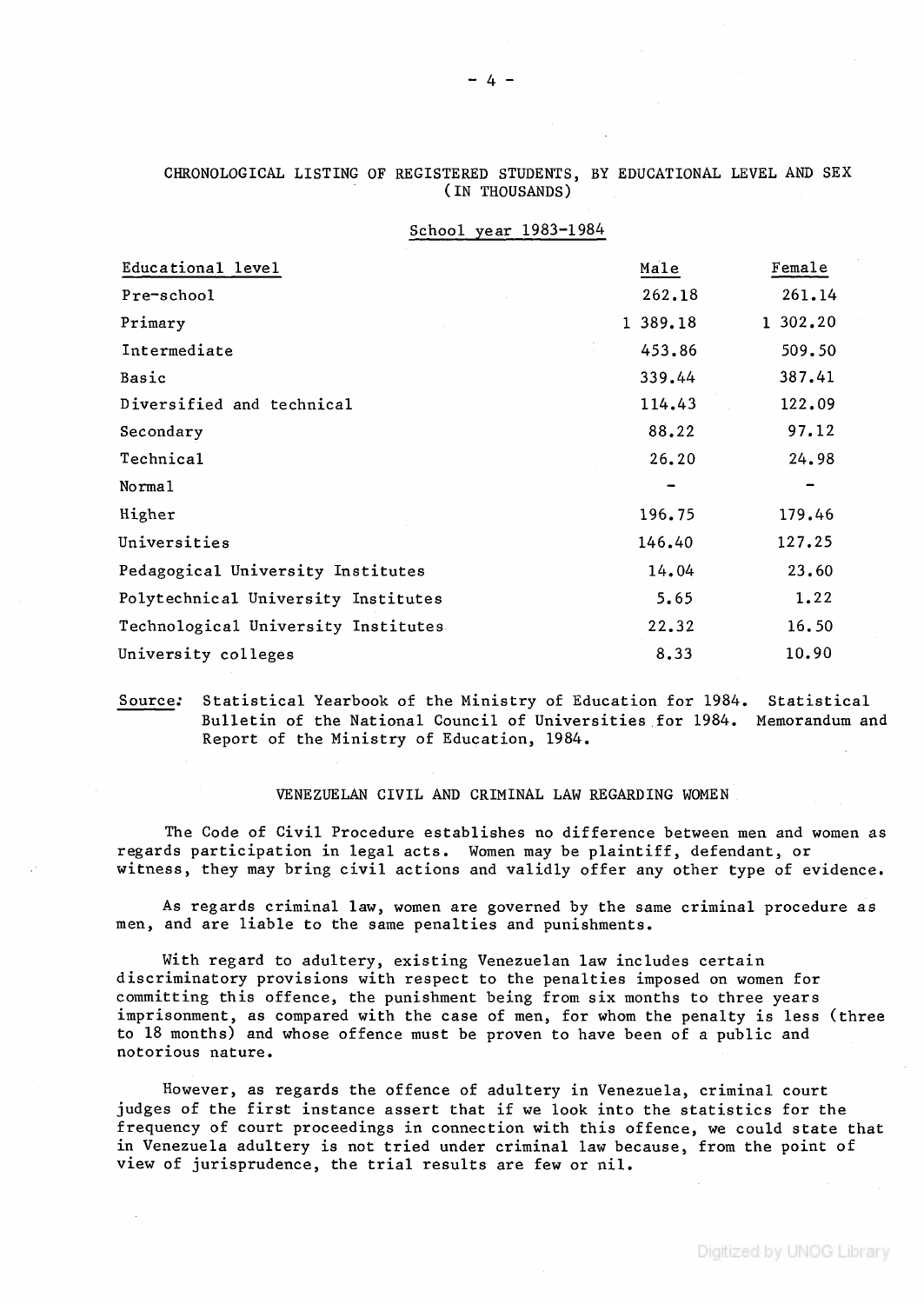# **THE CIVIL CODE AND THE STATUS OF WOMEN**

**Before the amendment of the Civil Code in July 1982, the married woman was discriminated against with respect to her husband. Before the reform the husband was entitled to take all the decisions affecting the marriage and he was the administrator of the joint property.**

**The Act on Partial Amendment of the Civil Code laid down three situations in which both members of the couple are equal, situations which are of basic importance in a democratic society. These are;**

- **(1) The equality of the spouses before the law; equality of rights and duties within the marriage and in the matter of financial relations governed by the property arrangements which they adopt.**
- **(2) Equal status of parents in respect of children. Previously, parental authority lay with the father.**
- **(3) Equality of children. All children, whether born in or out of wedlock, are now legitimate and have the same rights to be assisted by their** father with regard to maintenance payments and rights of inheritance.

# **WOMEN AND THE COMMERCIAL CODE**

**In Venezuela commercial law grants to women full rights to engage in ' business. Since the amendment of the Civil Code, both husband and wife require the consent of the other spouse in order to undertake any commercial transaction.**

### **GOVERNMENT ADMINISTRATIVE ACTION RESPECTING WOMEN**

**As from February 1984, the National Women's Office and the General Sectoral Directorate for the Family were established within the Ministry of Youth. At the regional level. Regional Women's Offices are being set up in co-ordination with the regional authorities.**

#### **RESTRICTIONS**

**As far as work by women is concerned, there are a number of prohibitions which are not applied to men. These prohibitions are as follows;**

- **Prohibition of women from carrying on night work. This can be performed only within certain limits laid down by law, and which accord with the provisions of the ILO Convention concerning the employment of women during the night.**
- **The law prohibits women from engaging in what is classed as heavy, dangerous or unhealthy work.**
- **Our labour legislation forbids the employment of women in undertakings which are prejudicial to morals or good behaviour, without specifying what these undertakings are.**

**Female workers do not have available sufficient services to support them in their domestic work (day nurseries and kindergartens, laundries, low-cost restaurants). This situation causes a double day for the female worker, the working day and domestic work. This naturally constitutes a discriminatory situation for women who go out to work.**